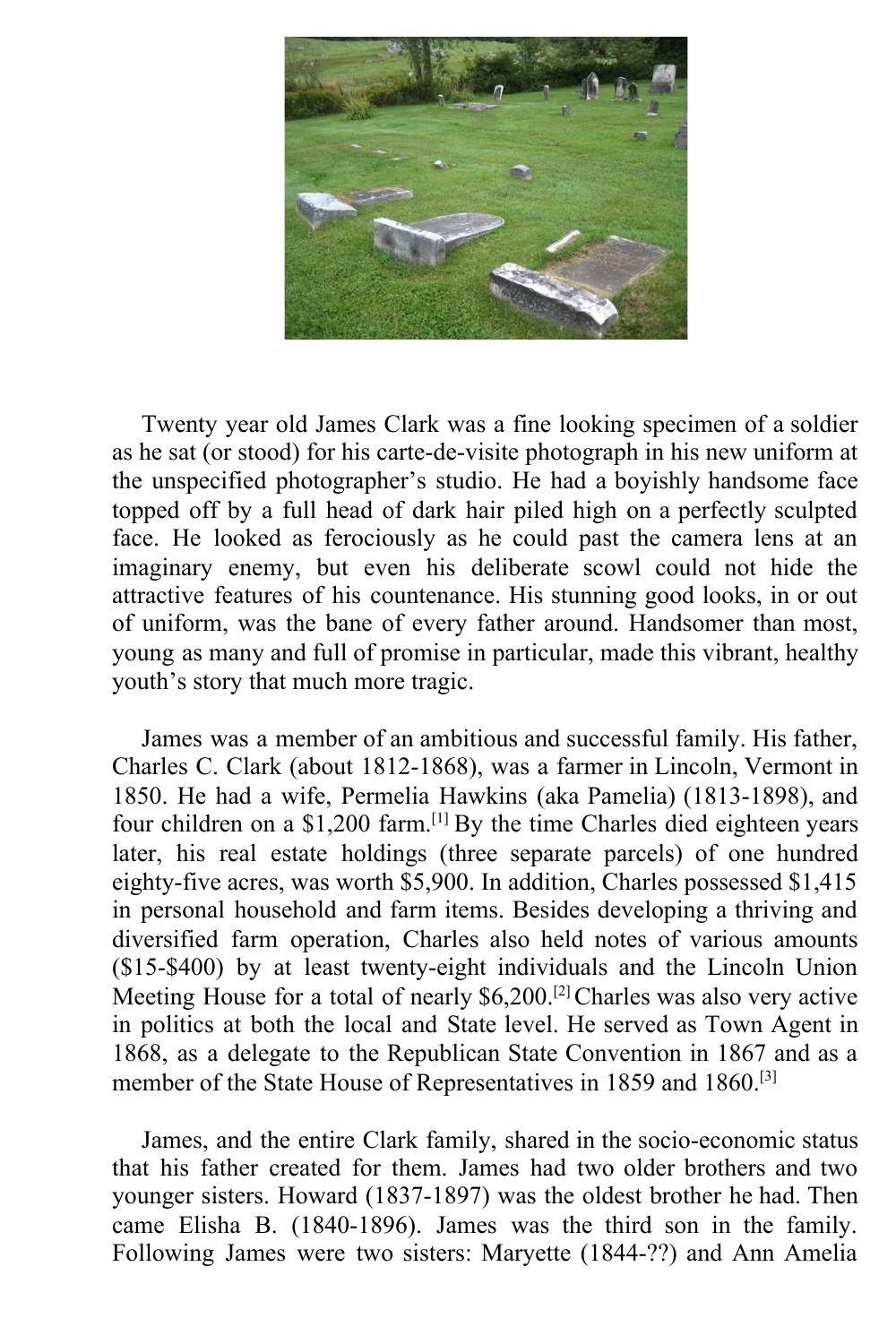(1857-1898). Charles and Permelia had lost their first child, a girl, also named Maryett (1835-1837) from disease.<sup>[4]</sup>

When Fort Sumter in Charleston Harbor was fired on in April, 1861, James was living in Lincoln on the farm with his parents and most of his brothers and sisters. Elisha had married and left the home by 1860. Living with the Clarks' was a hired man named Frank Danforth, a twenty-three year old native Vermonter.[5] James was not one of the very first of the mad dash to enlist and head south to the front. He didn't make up his mind to become one of Mr. Lincoln's soldiers until after the First Battle of Bull Run in July of 1861. It was painfully obvious to the whole nation after that Union debacle that this war was not going to be either short nor easy. What had started out as a picnic soon turned into lengthy and bloody affair. And James was now eager to do his duty. He went to Bristol on September 30, 1861 and found Captain G. Parker, recruiter, who was pleased to sign James up for three years in the Sixth Vermont Infantry Regiment. The five feet eight inch twenty-three year old volunteer was immediately assigned to Company A of the Sixth.<sup>[6]</sup> The darkly tanned farmer with the thick black hair and grey eyes had to wait for another two weeks for the ranks of the Sixth to be completely filled before all the volunteers met at Montpelier on October 15 to be formally accepted into the service of the United States Army.[7] Eventually, both of James' older brothers would be tapped for military duty as well. Elisha would serve twice, in fact, both times in regiments from Maine. Howard would be exempted from military duty in 1863.<sup>[8]</sup>

The Sixth Vermont Regiment was raised from volunteers in all parts of the State within two weeks from the time Secretary of War Stanton contacted Vermont's Governor Erastus Fairbanks following the debacle of First Bull Run in July of 1861. Within thirty-three days of its formation and acceptance into the service of the United States Army, the Sixth was enroute to its first duty station in Washington, D.C. It was immediately sent to Camp Griffin near Lewinsville, Virginia where it joined the Second, Third, Fourth and Fifth regiments to form the First Vermont Brigade - the "Old Vermont Brigade". During the winter cantonment at Camp Griffin, the Sixth suffered terribly from diseases. There were 278 cases of typhoid fever, 330 of measles, 90 of diphtheria and 180 of mumps. Being used to clean air, isolation, eating wholesome and plentiful food and getting robust exercise doing their chores, the Vermonters were decimated by the cramped contact with urban carriers of diseases they had no immunity to, subjected to monotonous meals ill prepared and infrequently supplied, exposed to the elements and exhaustive duties and surrounded by sickness caused by the lack of reasonable sanitation in the camps perpetuated by the careless and torpid behavior of indifferent camp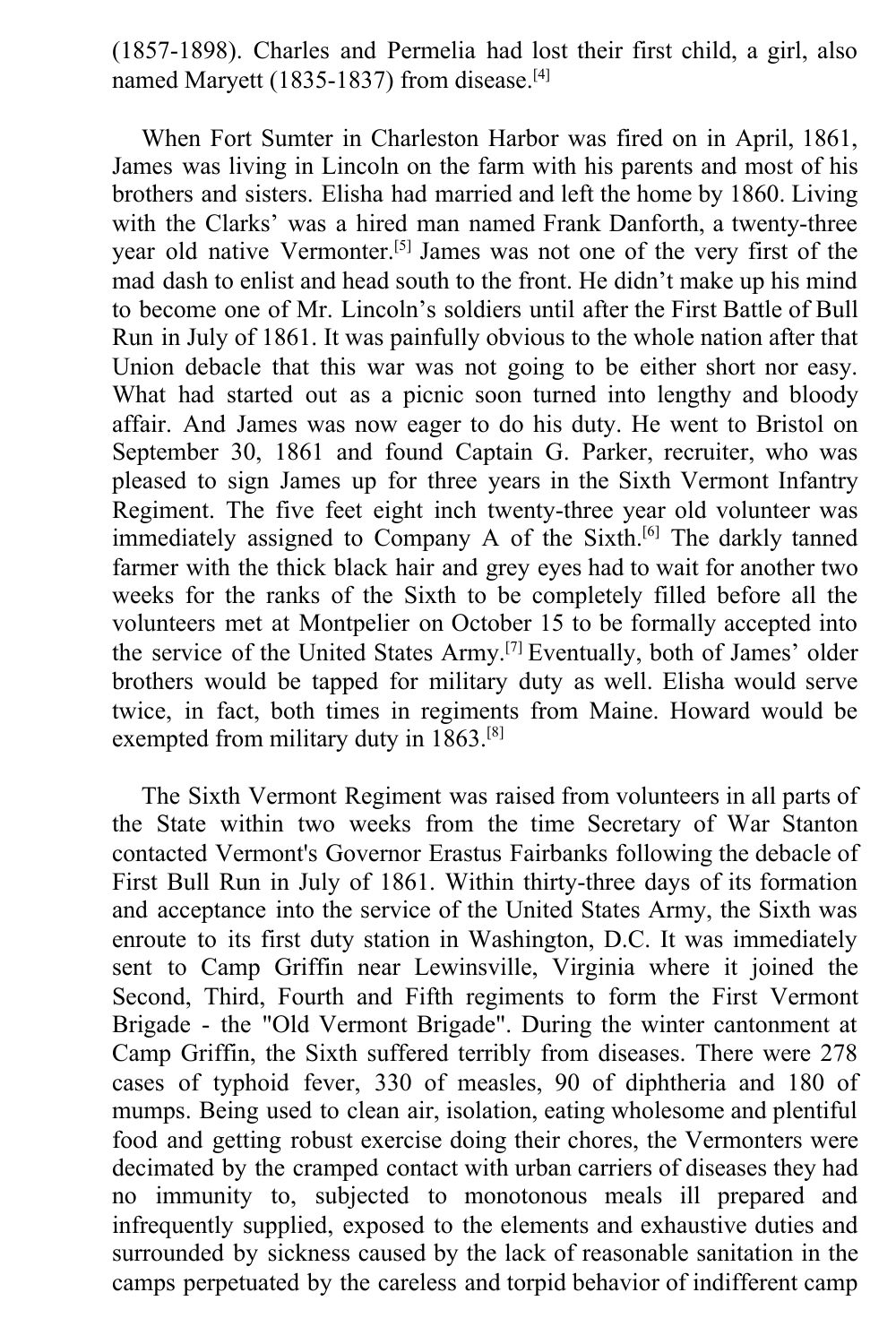mates. The mortality among the vulnerable Vermonters was great, amounting to more than 50 deaths. Without any natural immunities to their infectious companions and considering the exposure and poor diet they were subjected to, the results in the ranks of the Vermonters was very similar to that which occurred among the native Americans of this country after their initial contact with white Europeans in the early settlement period of our history.

The Vermonters were glad to break their first winter camp on March 10, 1862 to take part in the Peninsula Campaign. It suffered severe losses at Savage Station along with other Vermont Brigade units. The Regiment did its share of fighting during the Maryland Campaign and served an active role at Fredericksburg. It went into winter camp in 1862 at White Oak Church. When it broke camp in the spring of 1863, it joined in the Chancellorsville movement. There, and at Gettysburg and Funkstown, the Sixth distinguished itself in combat. After being a part of the Mine Run Campaign of 1863, the Regiment went into winter quarters at Brandy Station, Virginia. In the Wilderness Campaign of 1864, the Sixth was subjected to arduous and tragic work, suffering terrible losses. It was part of the famous assault at Spotsylvania and was repeatedly in action at Cold Harbor. Soon after arriving at Petersburg, the Sixth Corps, of which the Vermont Brigade was a part, was ordered to the defenses of Washington. They rejoined the Army of the Potomac in December of 1864 for the remainder of the Petersburg siege. In October, 1864, the original members not re-enlisted were mustered-out. After Lee's surrender at Appomattox, the rest of the Regiment was mustered-out on June 19, 1865.

The total number of members in the Sixth amounted to 1,681. Of that number, one hundred eighty-nine were killed in action or died of wounds; one hundred eighty-nine died of disease; twenty died while in Confederate prisons; and two died accidentally.<sup>[9]</sup>

When Muster Roll for Company A was called on November 30, 1861, just six weeks after being sworn in to active duty, Private Clark was listed as neither present nor absent – he was merely noted as "not stated". He remained as such for the next two musters of December 31 and February 18, 1862. It wasn't until the next roll call of March/April, 1862 that he was actually listed as "present".<sup>[10]</sup> In April, 1862, the Sixth Vermont as part of the Fourth Corps, Army of the Potomac, began the Peninsula Campaign by marching up the peninsula from Fortress Monroe. They engaged the enemy at Yorktown and Williamsburg on their march to Richmond. May 13, 1862, the Sixth was made a part of the Sixth Corps. It then marched from White House Landing to the Chickahominy River where it went into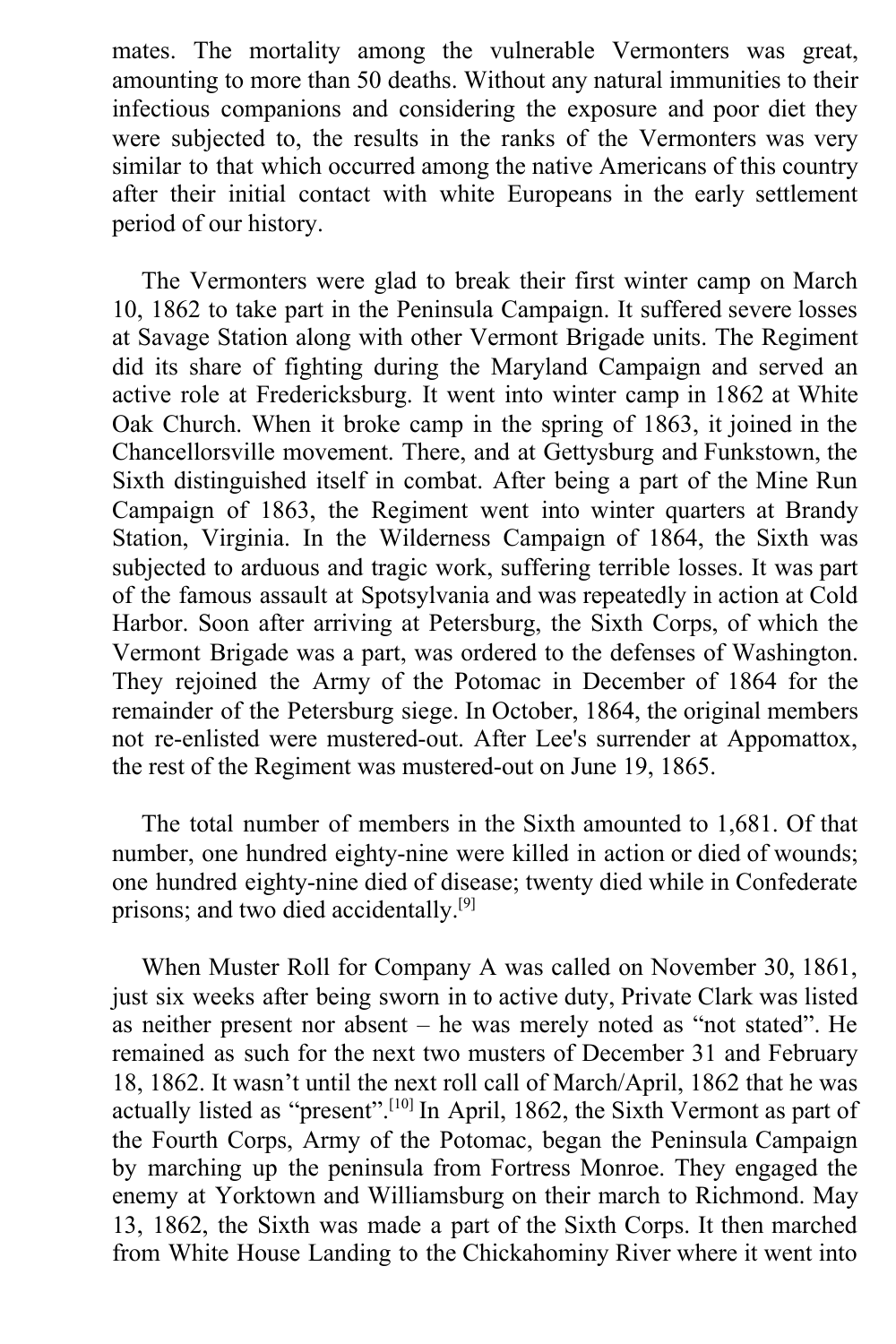camp at Golding's Farm on May 19. June 25 saw the Seven Days Battle around Richmond begin.[11]

On June 27, Confederate forces made a reconnaissance in force to determine the location and strength of McClellan's army. Brigadier General John B. Magruder launched a sharp attack at dusk against Brigadier General William F. "Baldy" Smith's VI Corps division near Old Tavern at the farm of James M. Garnett. The attack was easily repulsed by the brigade of Brigadier General Winfield S. Hancock containing the Sixth Vermont Regiment.<sup>[12]</sup> It was during this "skirmish at Camp Lincoln" on June 27 that Private Clark was wounded in the shoulder by a Confederate Minnie ball.[13] James was sent to the Regimental Hospitable for treatment immediately.<sup>[14]</sup> By July 12, 1862, the Green Mountain Freeman reported James Clark of the Sixth Vermont as wounded and left at Savage Station.<sup>[15]</sup> Whether this was how James' father found out about his son being a casualty or not was unknown. However, the information came to hand, Charles C. Clark went south to get his son and bring him back to Vermont for treatment and recovery. Charles found James in a Baltimore, Maryland hospital suffering from his shoulder wound. Charles was successful in procuring a thirty day furlough for James and headed for the Green Mountains.<sup>[16]</sup> But James' condition was deteriorating rapidly. When father and son got to Troy, New York, they were forced to stop by James' weakened condition. The Troy Times had the unpleasant task of reporting on July 19 the following:

*"On Monday last (July 18) a wounded Vermont soldier, named John (sic) Clark, a member of the Sixth Vermont Regiment, arrived at the American Hotel, in charge of his father. The poor fellow, although within a few miles of home, could go no farther, and was obliged to remain at the hotel, where, from his parents and friends, he had the best possible care and attention. Last night the unfortunate soldier, after suffering for nearly three weeks from his wound, died peacefully and calmly."[*17]

Charles had to finish the journey home with the silent and still body of his third son in the baggage car. James was laid to rest eternally in the Brigg's Cemetery in Bristol.

## **NOTES**

1. [www.ancestry.com,](http://www.ancestry.com/) 1850 U.S. Federal Census for Charles C. Clark.